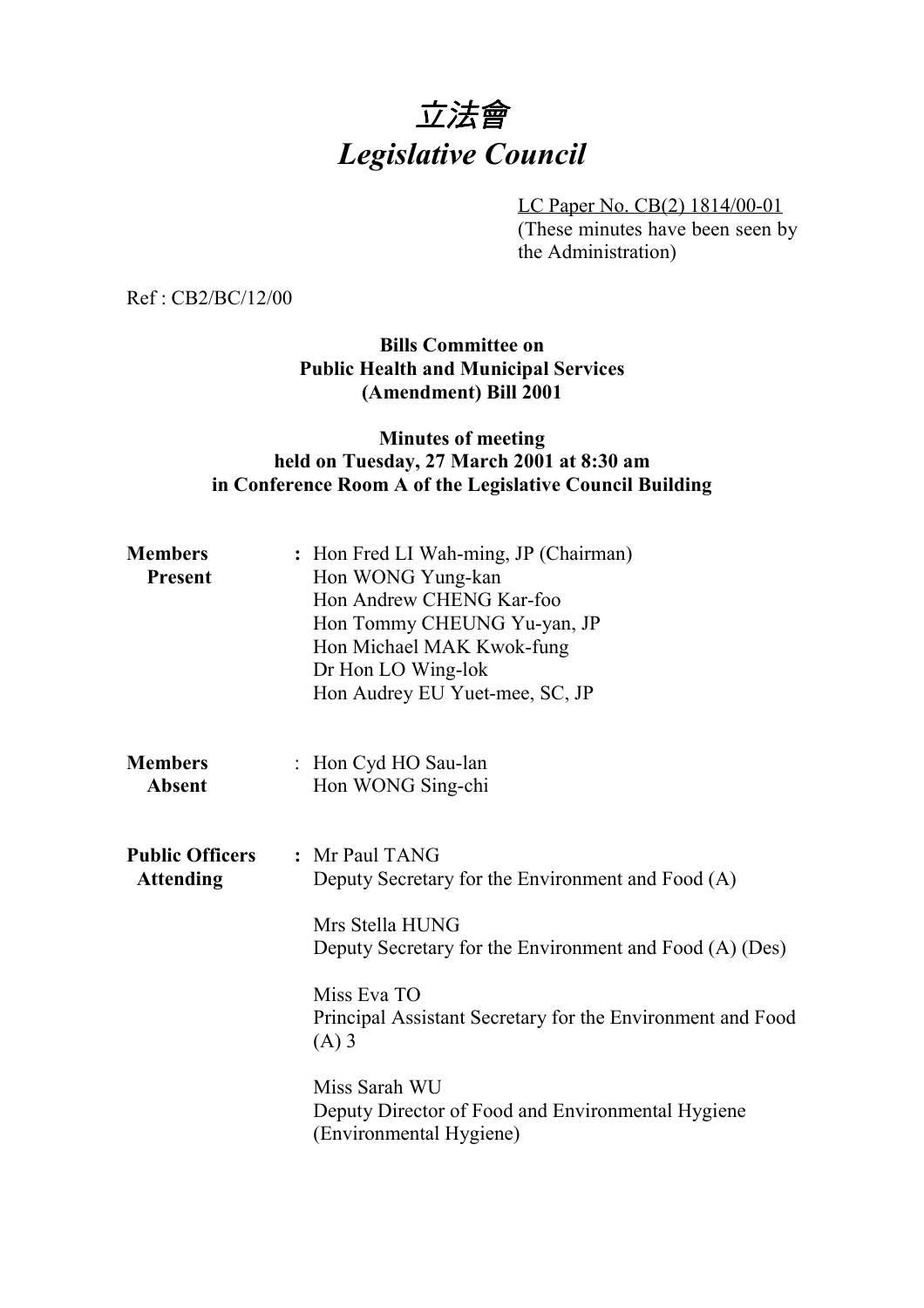|                                      | Mr W H CHEUK<br><b>Assistant Director (Headquarters)</b><br>Food and Environmental Hygiene Department |
|--------------------------------------|-------------------------------------------------------------------------------------------------------|
|                                      | Mr Lawrence PENG<br>Senior Assistant Law Draftsman<br>Department of Justice                           |
| <b>Clerk</b> in<br>Attendance        | : Mrs Constance LI<br>Chief Assistant Secretary (2)5                                                  |
| <b>Staff</b> in<br><b>Attendance</b> | : Mr Stephen LAM<br>Assistant Legal Adviser 4                                                         |
|                                      | Ms Joanne MAK<br>Senior Assistant Secretary (2)2                                                      |

## **I. Election of Chairman**

Mr Fred LI was elected Chairman of the Bills Committee.

## **II. Meeting with the Administration**

(LegCo Brief issued by the Environment and Food Bureau [File Ref : EFB(CR)10/8/7])

2. Deputy Secretary for the Environment and Food (A) (DS(EF)(A)) briefed members on the salient points of the Bill. He said that the Bill sought to empower the Director of Food and Environmental Hygiene (DFEH) to apply to the court direct for a closure order in respect of unlicensed food premises. Under the present closure process, the Food and Environmental Hygiene Department (FEHD) had to first prosecute the operator of an unlicensed food establishment by summons and secure a conviction before applying to the court for a Prohibition Order. FEHD could apply for a closure order only if the Prohibition Order had been breached and the operator convicted. He said that the whole process could take as long as nine months.

3. DS(EF)(A) said that the Bill also sought to empower DFEH to close food establishments without recourse to court proceedings, on the ground of an immediate health hazard relating to food safety. He added that currently only the Director of Health had similar powers to close any premises, including food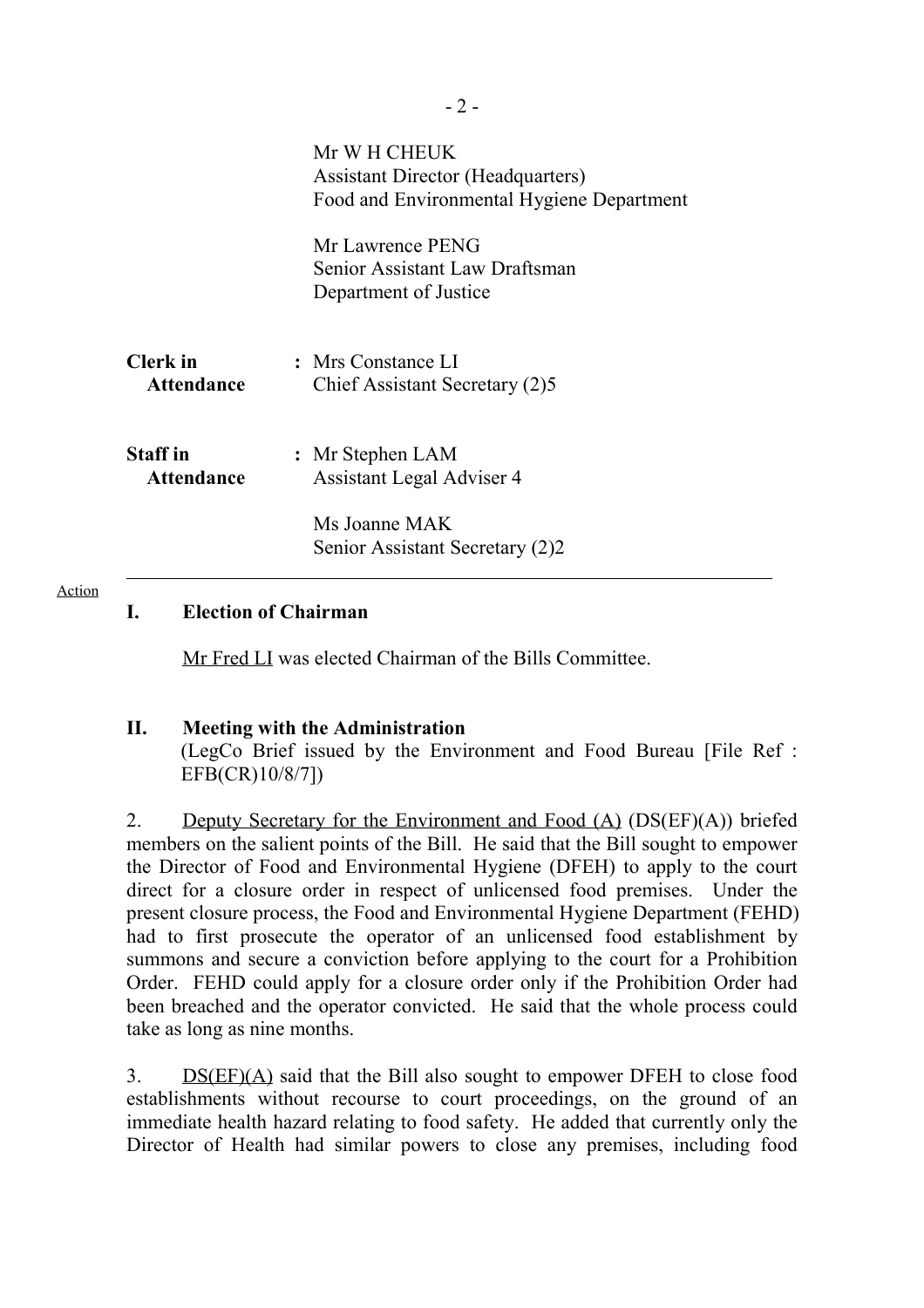establishments, under the Prevention of the Spread of Infectious Diseases Regulation, to prevent the spread of infectious diseases.

Improving licensing service for the food trade

4. The Chairman said that the Panel on Food Safety and Environmental Hygiene had discussed the legislative proposal on 8 January 2001, and had raised some questions on the proposal.

5. Referring to the minutes of the Panel meeting on 8 January 2001, Mr Andrew CHENG said that the Administration should address the trade's concern that some operators might be forced to operate without a licence because it took a long time to get one. He said that he had come across a complaint case in which it had taken six to seven months to issue a licence for a bakery after the operator had submitted all the required certificates. Referring to the Administration's paper for the Panel meeting on 8 January 2001 (LC Paper No. CB $(2)$  628/00-01 $(01)$ ), Mr CHENG noted that the Administration was now able to issue a full licence in four to six months after implementing measures to shorten the process for restaurant licensing. However, he considered that the Administration should explore ways to simplify the licensing procedures to further shorten the time required to issue a full licence.

6. Deputy Director of Food and Environmental Hygiene (Environmental Hygiene) (DD(EH)) acknowledged the need to shorten the licensing process for restaurants and other food business premises. She said that FEHD had introduced improvement measures to shorten the restaurant licensing process since June 2000. Better coordination had been established with Buildings Department (BD) and Fire Services Department (FSD) to provide a quicker and simplified licensing service. She said that since the establishment of Provisional Food Business Licences Issue Office in January 2001, applicants who had complied with all the basic licensing requirements could obtain a provisional licence over the counter within one working day, after submitting all necessary certificates and payment of licence fee. Moreover, about 72% of new applications were able to obtain a Provisional Licence within three months, and 30% to 40% of new applications got a Provisional Licence in one to two months. As for the issue of a Full Licence, DD(EH) said that recently an applicant had been able to obtain a Full Licence only in three months. She said that whilst improvement would continue to be made to the restaurant licensing process, the Administration was confident that the existing mechanism had already facilitated applicants in obtaining a restaurant licence.

7. DD(EH) further said that the Administration had commissioned a consultancy study to explore ways to simplify the licensing procedures for other types of food establishments, such as fresh provision shops, food factories, and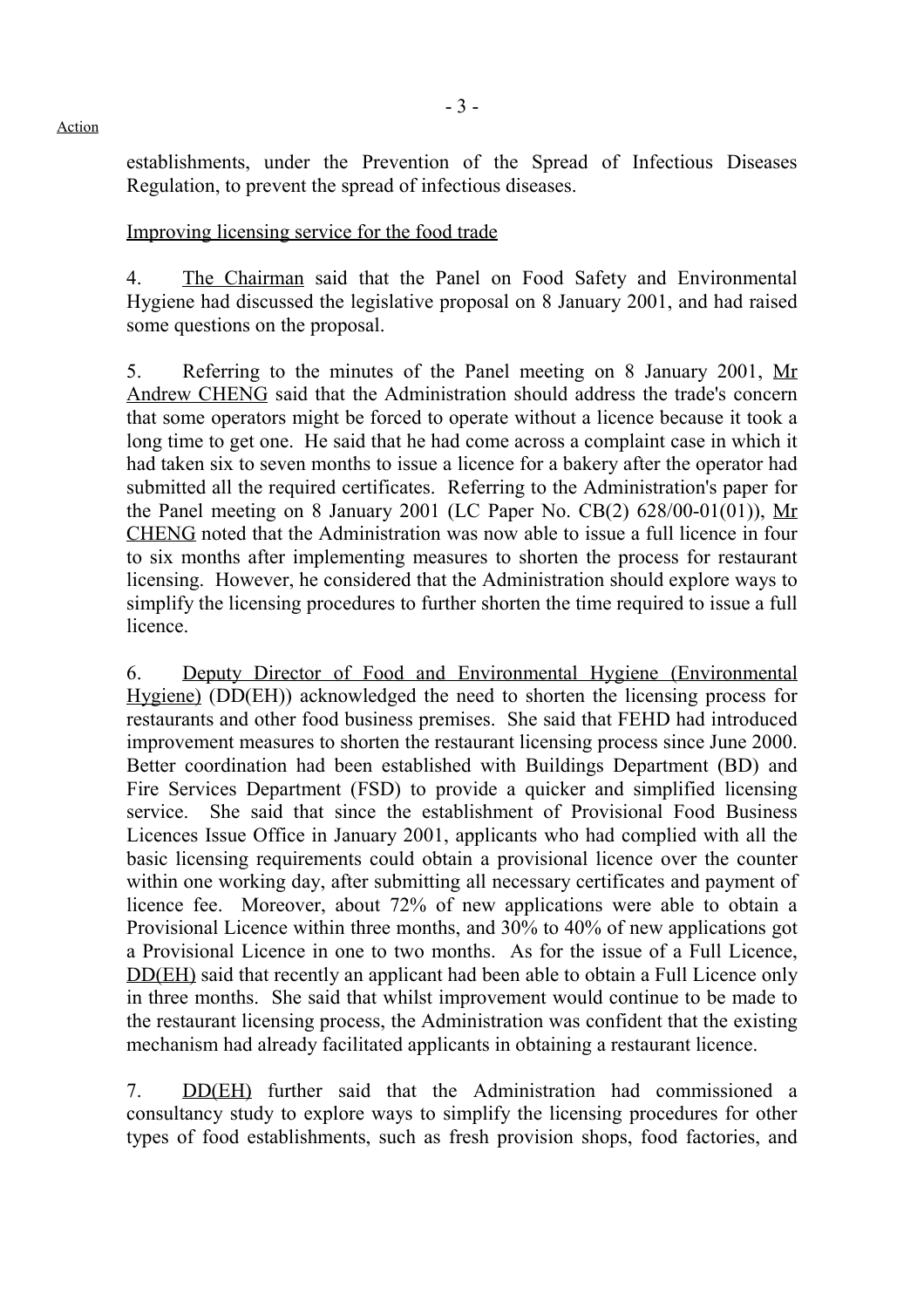"siu mei" and "lo mei" shops. The study would be completed shortly and its recommendations would be provided to the trade for consultation. She said that the licensing process for these establishments had actually been shortened in recent months. It was hoped that the new improvement measures proposed by the consultancy study would be implemented in mid 2001.

8. Mr Andrew CHENG considered that the Administration should further seek to shorten the time required to issue a Full Licence. He said that compared to the proposal for shortening the time of closing an unlicensed food establishment, which would be greatly reduced from nine months to only six weeks, the current improvements made to the licensing process were inadequate as it still took at least three months to issue a Full Licence. He requested FEHD to coordinate with BD and FSD to further enhance the overall efficiency in the licensing process.

9. DD(EH) said that FEHD had already assumed the coordinating role and provided one-stop service in respect of licensing matters. FEHD had managed to shorten the time for issuing the letter of requirements for Provisional Licence from 26 to 20 working days. She said that applicants could now obtain assistance and licensing-related information at the Provisional Food Business Licences Issue Office opened recently.

10. On the current legislative proposal, DS(EF)(A) explained that in the case of closing an unlicensed food establishment, DFEH would still have to apply to the court for the issue of a closure order. Therefore, it would be necessary for DFEH to provide sufficient evidence to the court in making the application.

11. Mr Andrew CHENG remained of the view that it still took long to issue a Full Licence in four to six months. He believed that there should be room for improvement. The Chairman requested the Administration to provide information on the average length of time required for granting a Provisional Licence and Full Licence in respect of restaurant and other food business licences over the past year.

12. Referring to Annex B of the Administration's paper (LC Paper No.  $(CB(2)628/00-01(01))$ , Mr WONG Yung-kan noted that there were 3,942 prosecutions for operators carrying on a food business without a licence or permit from January to September 2001. He considered that this was attributed to the slow licensing process. He asked if it was due to a lack of coordination amongst the departments involved that had delayed the licensing process.

13. DD(EH) reiterated that FEHD and departments concerned would continue to liaise with the trade to explore ways to further improve the licensing process and to address problems generally encountered by applicants. However, she

Adm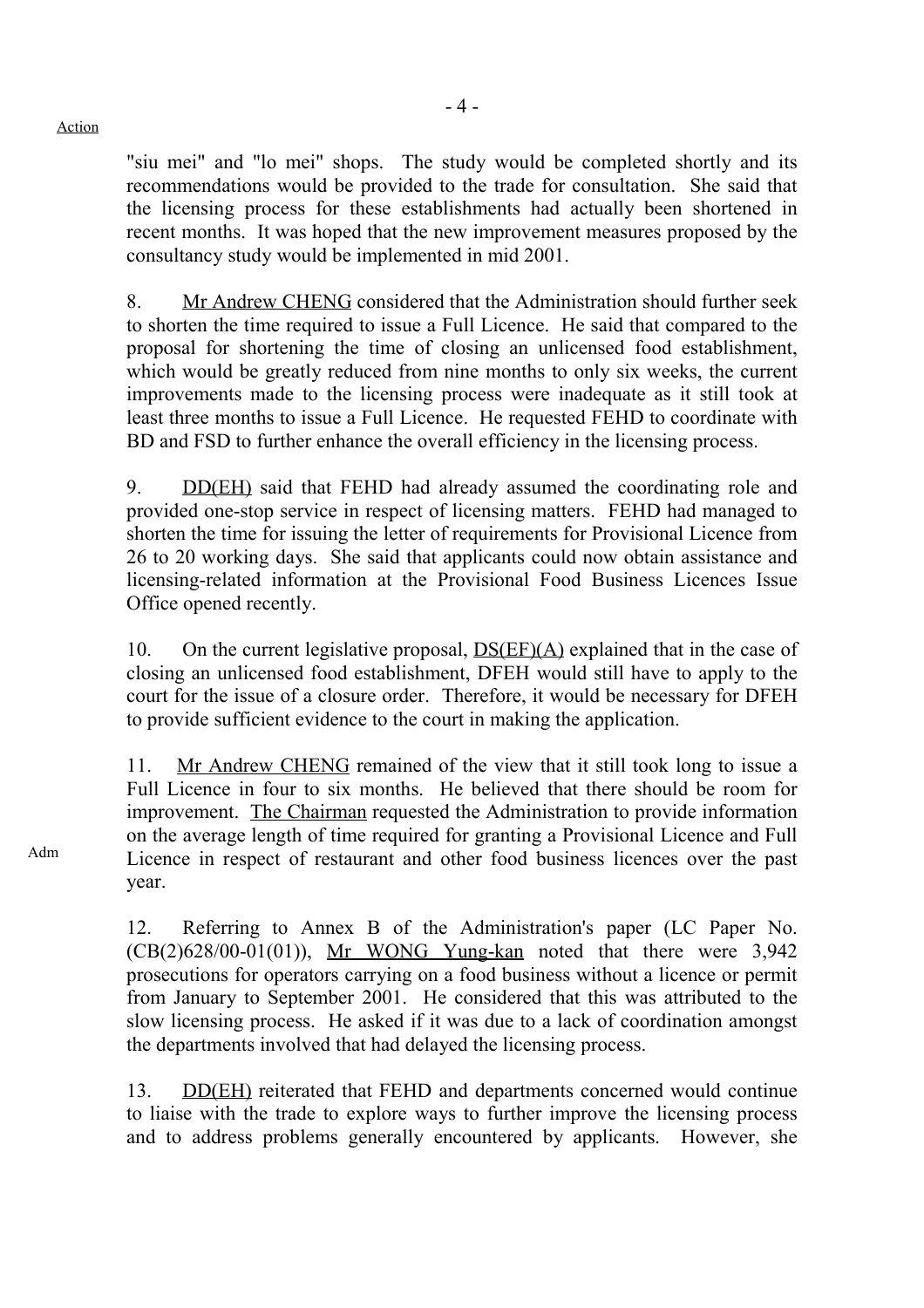pointed out that applicants also had their part to play and it was essential for them to comply with the requisite requirements relating to fire and building safety. She invited members to note that FEHD was now able to issue a Provisional Licence in about five weeks only and the licence was valid for six months. She stressed that food premises with a valid Provisional Licence were not regarded as unlicensed food premises.

14. Mr WONG Yung-kan asked if there were cases that food establishments were not granted Full Licences after they had obtained Provisional Licences. DD(EH) replied that there were such cases as some operators were satisfied with being able to make money just for a few months rather than to invest extra money to upgrade their facilities to meet the licensing requirements.

15. Mr Tommy CHEUNG said that the trade was concerned that the shortened process for the issue of a closure order might be abused. He cited a case whereby a large fast-food shop could not get a Provisional Licence because BD could not find the layout plan of the shop. He said that in this case, the operator should not be held responsible for the failure to obtain a licence. DS(EF)(A) clarified that under the present proposal, DFEH would still have to apply to the court for a closure order to close an unlicensed food establishment. It would be necessary for DFEH to provide full justifications to the court in making the application.

Closure of premises posing immediate health hazard

16. Mr Michael MAK requested the Administration to explain the circumstances referred to in the definition of "immediate health hazard" and the qualifications of the medical officer who would be responsible for confirming the health hazard by investigation or testing.

17. Assistant Director (Headquarters) (AD(HQ)) of FEHD said that the circumstances referred to in the definition of "immediate health hazard" were spelt out under the new section 128A(3). As to the qualification of medical officers mentioned in the Bill, AD(HQ) said that they were government doctors seconded to FEHD, who had background in epidemiology and public health.

18. Mr Tommy CHEUNG said that the food trade was worried that the proposed power to be conferred on DFEH to close premises was too wide. Referring to sub-paragraphs 11(a) to (d) of the Administration's paper (LC Paper No. CB(2) 628/00-01(01)), Mr CHEUNG said that he would not accept that a closure order should be issued to a food establishment just for the reason that the food it supplied was "suspected" to have been contaminated or deteriorated.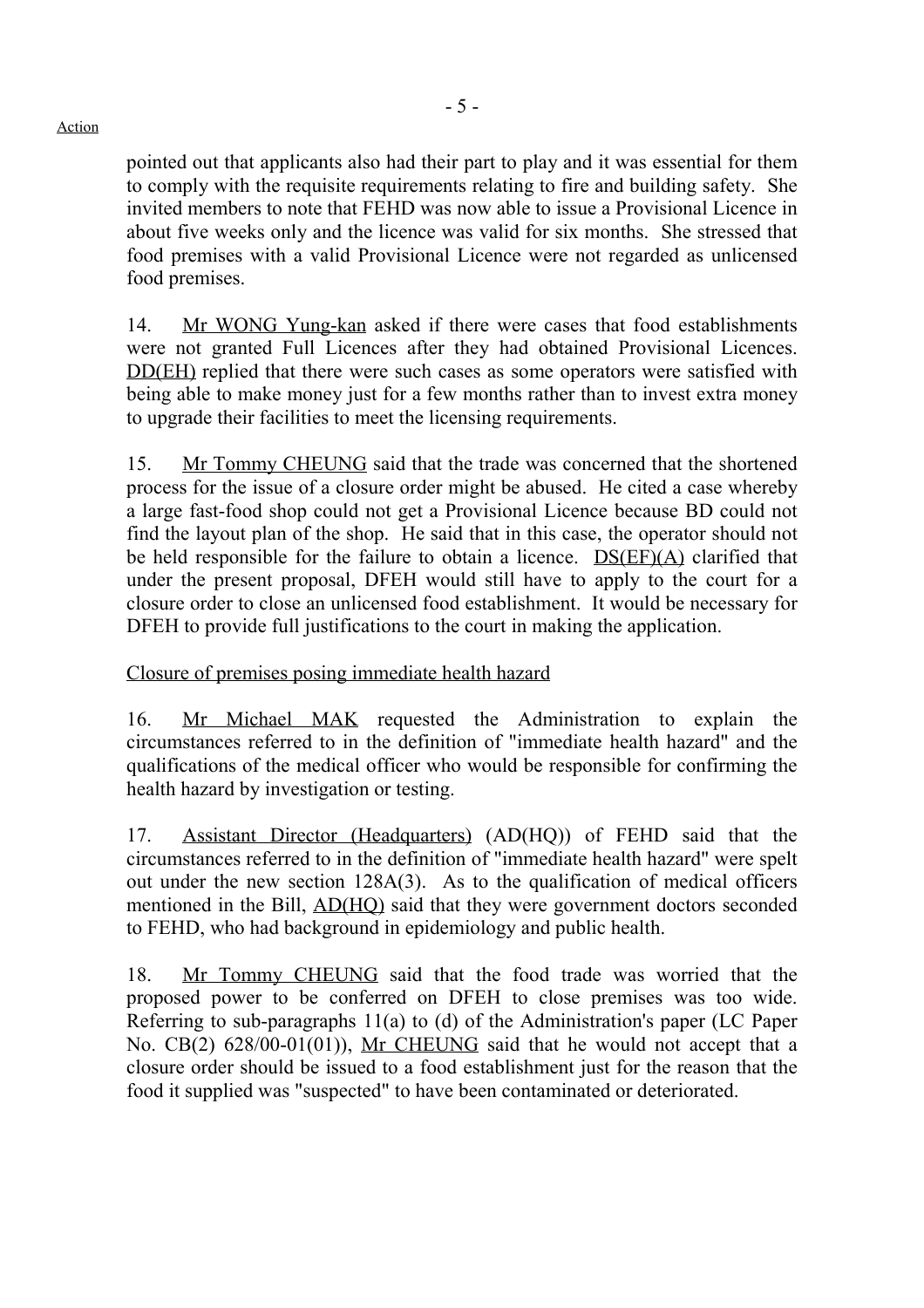19. Principal Assistant Secretary for the Environment and Food (A) 3 (PAS(EF)(A)3) pointed out that the wording of "immediate health hazard" had been refined under the new section 128A(3) to address the concerns raised by Panel members at the meeting on 8 January 2001. She said that for the four kinds of circumstances referred to in the definition, it was now specified that immediate closure of a food premise was called for only when the food supplied therein "was contaminated or tainted". She said that the Administration would examine the conditions of each case and would only issue a closure order based on the results of laboratory tests, professional advice and/or circumstantial evidence. She added that DFEH should exercise the power personally for the protection of food safety and public health on the advice of a medical officer, and the power would not be delegated. She added that the closure order would be lifted when DFEH was satisfied that the health hazard on the premises had been eliminated.

20. Ms Audrey EU asked what other circumstances also fell within the definition of "immediate health hazard" apart from those listed under section  $128A(3)(a) - (d)$ . PAS(EF)(A)3 responded that the circumstances set out therein were not exhaustive, and the Bill only described four main kinds of circumstances which fell within the definition of "immediate health hazard" based on past experience. As there might still be other circumstances which fell within the definition of "immediate health hazard", the word "include" was used in section 128A(3). She added that the Administration was preparing guidelines on those other circumstances to facilitate assessments to be carried out by the medical officer, and enforcement.

21. Mr Tommy CHEUNG asked whether the new section 128C, if enacted, would replace sections 19 and 24 of the Prevention of the Spread of Infectious Diseases Regulation (the Regulation) under which the Director of Health was empowered to isolate and disinfect any premises including food establishments to prevent the spread of infectious diseases. He was concerned that there might be an overlapping of powers. DS(EF)(A) explained that sections 19 and 24 of the Regulation dealt with infectious diseases while the new section 128C dealt with food hygiene incidents caused by factors other than infectious diseases. The new section 128C in the Bill was targetted at food premises where the hygiene conditions had deteriorated to such extent that it posed serious or immediate threat to public health and safety, calling for immediate closure of such premises.

Execution of a closure order and removal of paraphernalia

22. Ms Audrey EU asked why the closure order made under section 128B(1) or 128C(1) disallowed habitation by "a servant, watchman or caretaker" on the premises concerned. PAS(EF)(A)3 explained that "servant, watchman or caretaker" in the present context was regarded as an employee working on the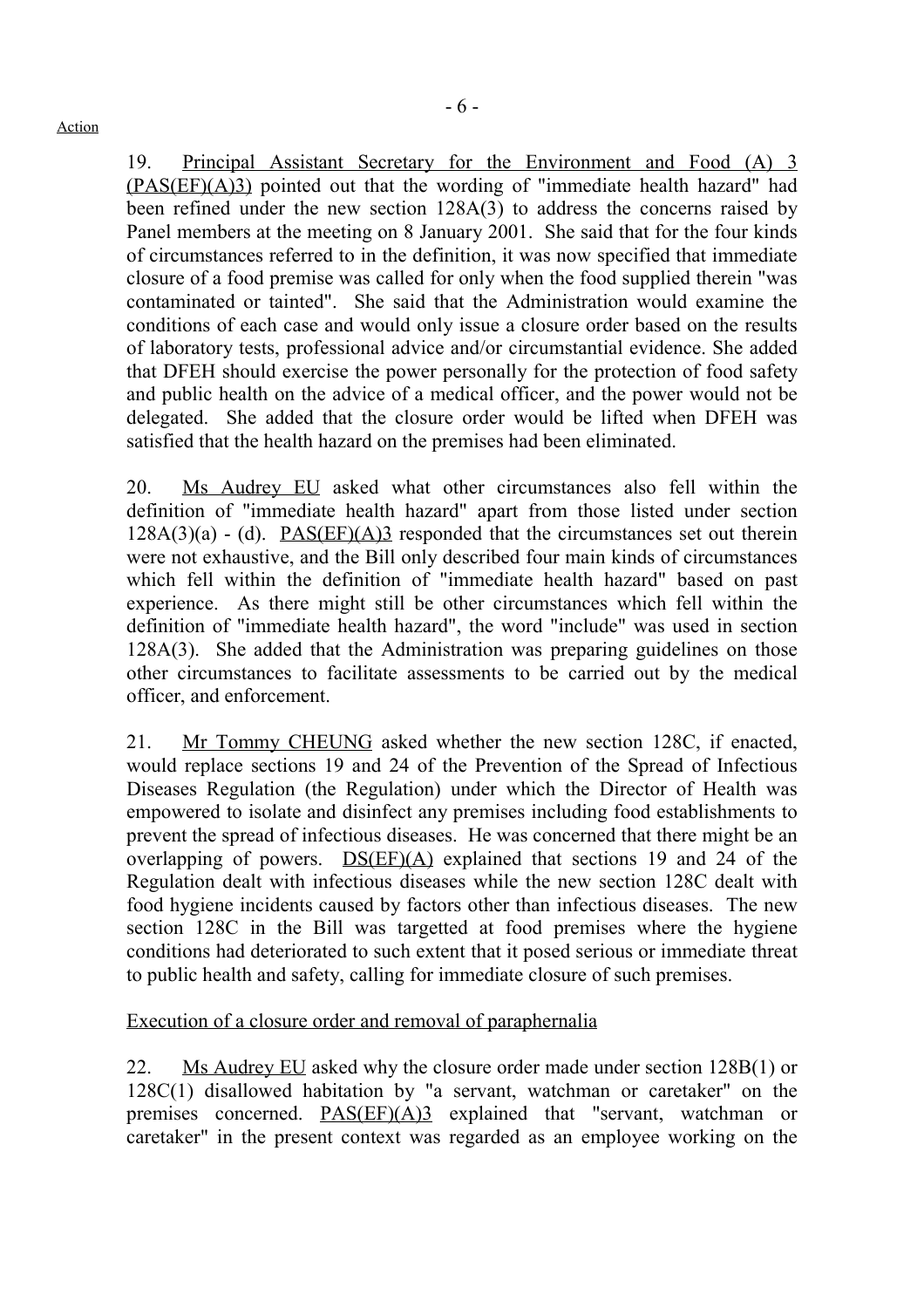premises concerned. The premises should not be taken as these people's places of residence and therefore these people should not be allowed to remain on closed premises. PAS(EF)(A)3 added that the Public Health and Municipal Services Ordinance (Cap. 132) also contained a similar provision. DS(EF)(A) pointed out that it was necessary to disallow habitation by servants or watchmen on the premises concerned to prevent them from carrying out illegal food business activities on the premises again. He assured members that a closure order would not operate to prevent human habitation on the premises concerned, or cause obstruction to public passage or fire escape, as the Basic Law stipulated that "the freedom of the person of Hong Kong residents shall be inviolable".

23. The Chairman asked whether the enforcement staff would also remove the paraphernalia found on the illegal food premises, PAS(EF)(A)3 explained that when a closure order in respect of any premises came into force, the authority might dispose of any perishable food found or food prepared/handled/supplied on the premises which was unfit for human consumption. It might also remove any article, thing or food found on the closed premises that was needed for carrying out food business activities on the premises. The authority was required to affix a notice at a conspicuous place on the closed premises setting out the details of the things removed and those which owners could claim for the return of things within seven days.  $PAS(EF)(A)3$  added that these procedures were the same as those currently provided under Cap. 132.

24. Mr Tommy CHEUNG asked whether the food so removed by the authority upon closure of a premise would be tested to see if it was really contaminated. He was worried that if all the food would be destroyed after confiscation, the operator concerned would have great difficulty to appeal in the absence of evidence. He suggested that the results of the laboratory tests conducted by the Administration should be made available to the operator concerned upon request. He also suggested that the operator of the closed premise should be allowed, if he wished, to commission private laboratories to conduct tests for the food found on his premises.

25. PAS(EF)(A)3 assured members that laboratory tests would be conducted for food removed from premises which were subject to a closure order. As regards the exercise of power under the new section 128C, DFEH would order closure of a food premises after laboratory tests had been conducted for food collected from alleged unhygienic premises and the results of which had confirmed that the premises posed an immediate health hazard. However, for serious cases involving premises of extremely poor hygiene conditions, closure might be ordered based on circumstantial evidence.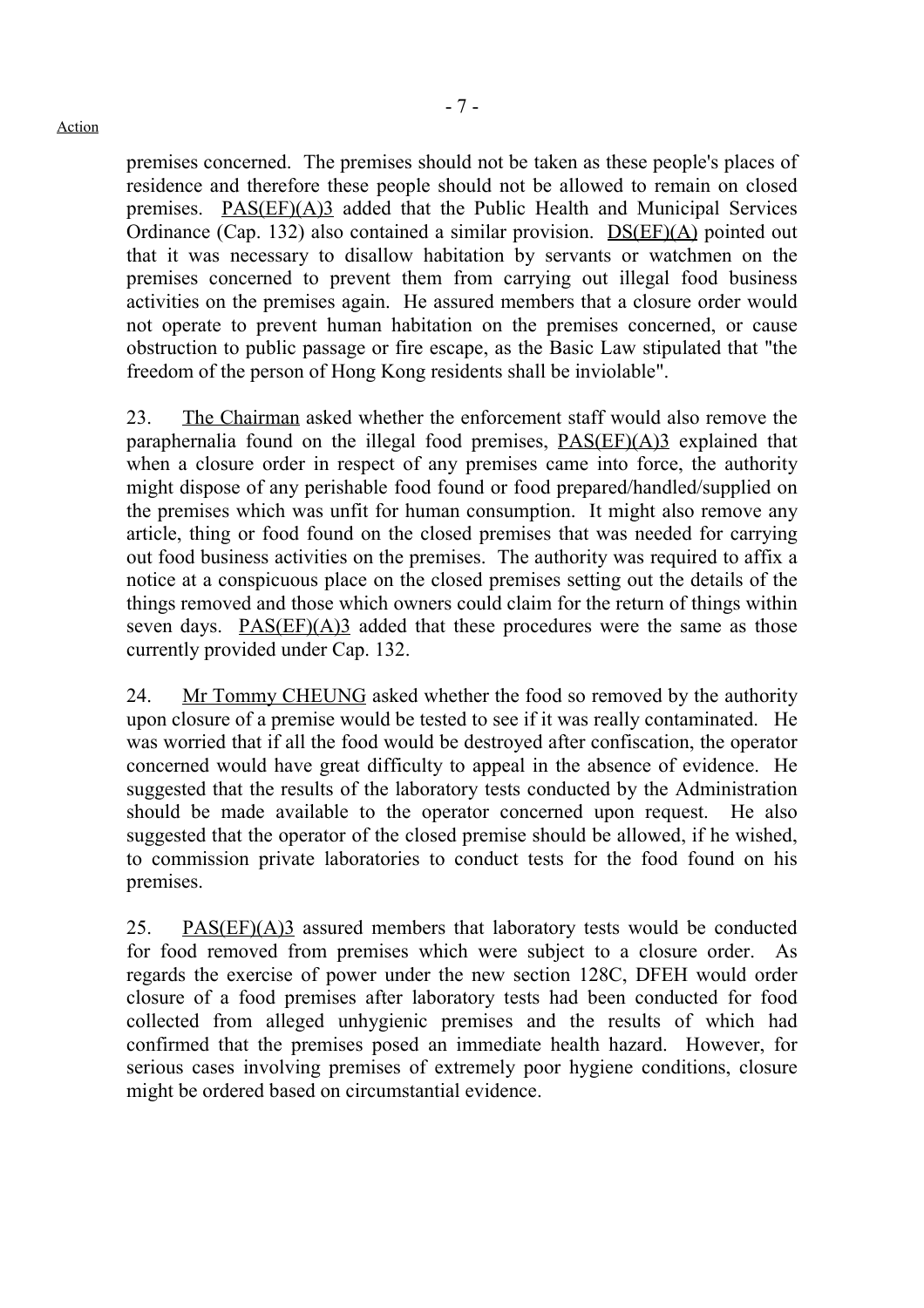Adm 26. PAS(EF)(A)3 added that consideration would be given to including in the enforcement guidelines the procedures for removing food and paraphernalia found on any closed premises. She assured members that all evidence including laboratory tests would be retained until the case was concluded.

## Compensation and remedies for wrongful closure

27. Mr Tommy CHEUNG and Ms Audrey EU asked whether the Administration would consider compensating the parties concerned for their losses caused by wrongful closure of their premises. PAS(EF)(A)3 said that as the power to close premises would be exercised very carefully by DFEH, she believed that the chance for wrongful closure was slim. If any person considered that the enforcement actions taken against his/her premises had caused him/her damages, that person could seek compensation by civil proceedings.

28. Ms Audrey EU sought clarification whether one should seek judicial review of the closure order before a civil claim could be made for the damage caused by the execution of such order. She asked whether the Bill could also provide for a procedure whereby the parties concerned could seek compensation from the authority on damages done to any closed premises.

29. Assistant Legal Advise 4 (ALA4) said that the Bill had not imposed restrictions on an aggrieved person's right to seek compensation under existing law. Any person aggrieved by a closure order might appeal to court to seek legal remedy. He pointed out that under the new section  $128C(21)$ , the court might confirm, suspend or disallow the order but no other legal remedy provisions were included under this section.

30. PAS(EF)(A)3 said that the legal advice given to the Administration was that compensation should be pursued through civil proceedings which were often dealt with by the District Court rather than the Magistrate's Court. She said that the principal ordinance (Cap. 132) had not provided for a compensation procedure, and remedies sought under the Ordinance were pursued by civil claims. She said that an aggrieved party could make a civil claim for remedy for any damage done to him/her due to negligence or fault committed by a public officer in the execution of a closure order against his/her premises. The Administration was therefore of the view that it was not appropriate to add provisions in the Bill to provide for compensation which should be dealt with by civil proceedings. In reply to Ms Audrey EU,  $PAS(EF)(A)3$  said that the term "court" in the Bill referred to the Magistrate's Court.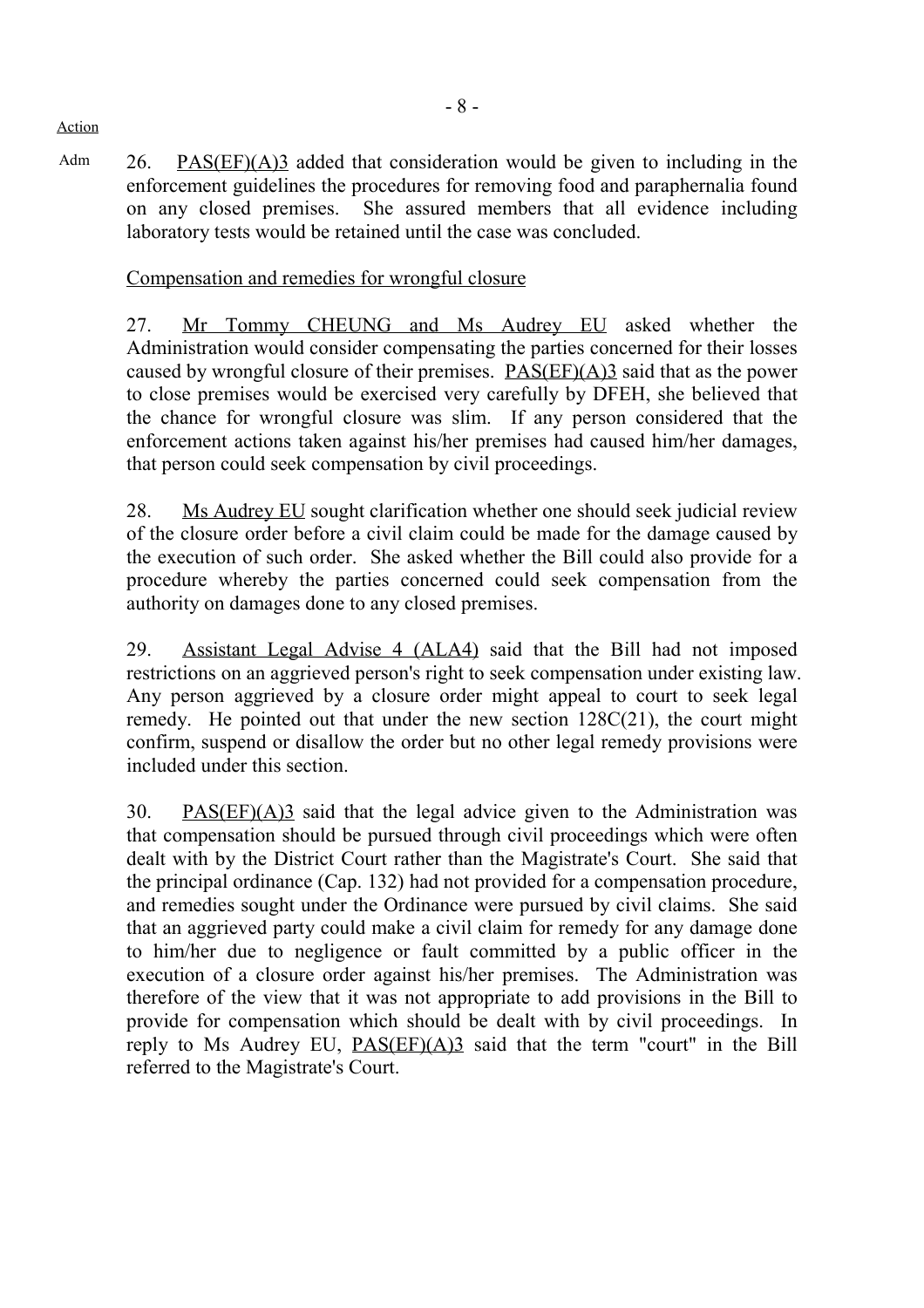# Appeal against DFEH's decision to close a food establishment

31. Mr Andrew CHENG noted that under the existing system, an aggrieved party could appeal to the Licensing Appeals Board in 28 days but under the new section 128C in the Bill, an aggrieved person could appeal to the court against DFEH's order within seven days. Mr CHENG considered that the short time allowed for appeals under the Bill would create undue pressure on and was unfair to an appellant who needed time to find a lawyer and prepare for documents and evidence. Moreover, it was also expensive for an appeal to be lodged to the court. He said that Mr Albert HO had expressed similar concern during the Panel meeting on 8 January 2001. Mr CHENG suggested that appeals should be handled by the Licensing Appeals Board instead. He suggested that, if necessary, the Administration could allow less than 28 days for appeals concerning closure orders to be made to the Board. Mr CHENG also suggested the Administration to review whether or not the chairman of the Licensing Appeals Board should be a judge.

32. DS(EF)(A) explained that in the case of closing an unlicensed food establishment, DFEG would still have to apply to the court for approval to issue a closure order. The time required for a closure order to be issued in these cases would be about two months. The seven days requirement under the new section 128C was proposed in view of the trade's concern that they would like to make an appeal as soon as possible if they were aggrieved by DFEH's decision to close their premises. He said that if appeals were to be handled by the Licensing Appeals Board, it would definitely take a longer time.

33. DS(EF)(A) further pointed out that under the new section 128C(7), the court could extend the period of time allowed for an applicant to appeal to the court against DFEH's decision. On the other hand, there were statutory provisions for arrangement of hearings by the Licensing Appeals Board and the process would take a longer time. He added that based on past experience, the Magistrate's Court could arrange early hearings and the time taken was much shorter than those handled by the Licensing Appeals Board.

34. In response to Mr Andrew CHENG's enquiry, PAS(EF)(A)3 explained that the lodging of an appeal did not operate as a stay of execution of a closure order imposed on a premises unless the court ordered otherwise. She said that the Magistrate's Court was experienced in dealing with cases concerning premises in contravention of the Food Business Regulation (Cap. 132) and the Administration was confident that the Magistrate's Court could expeditiously handle appeal cases relating to closure of food premises.

### Action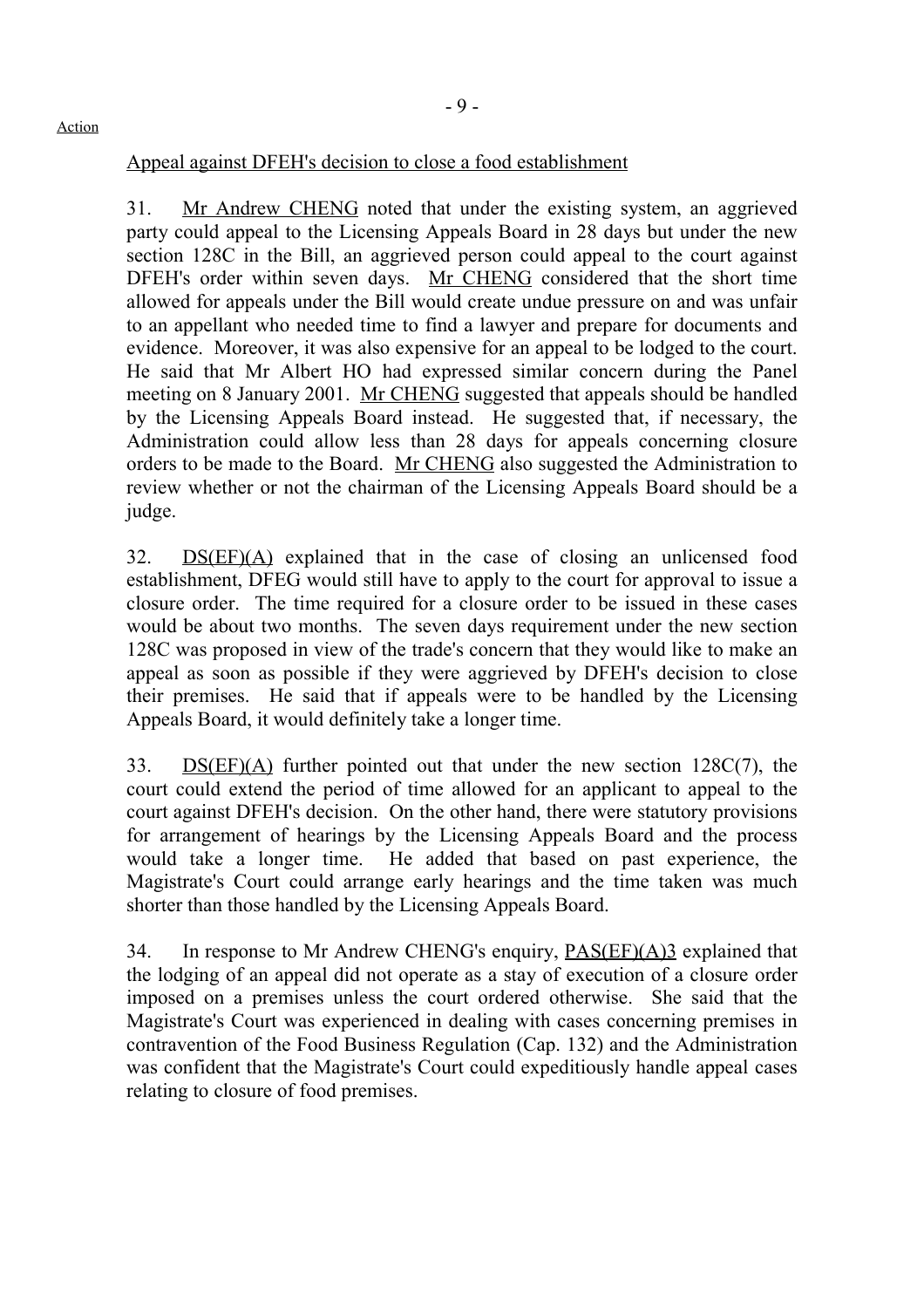35. Ms Audrey EU asked why it was specified under sections 128C(10) and (23) that the magistrate court's decision was final, since any appeal does not affect the validity of the closure order.  $PAS(EF)(A)3$  said that a person's right of appeal was already protected under section 128C(7), which provided that any person having an interest in any premises in respect of which a closure order had been made could appeal to the court against the closure order. She explained that it was in the interest of both the aggrieved party and the authority to prevent appeals being dragged on. She further said that the closure order would be lifted if the immediate health hazard was removed. Therefore, it would be of more use for the aggrieved party to remove the health hazard immediately rather than to spend money on further appeals.

36. However, Mr Tommy CHEUNG considered that in some cases an aggrieved person would want to pursue further appeals if he felt that the closure order imposed on his premises was totally unjustified. He said that the Bill should not deprive the operator of his/her right to seek further appeals.

37. DS(EF)(A) pointed out that an aggrieved person could make a civil claim for remedy for any damages (monetary or other damages) caused to him by wrongful closure. He stressed that the one-tier appeal system was proposed having regard to the practical circumstances. He pointed out that the Magistrate's Court could order to rescind the closure order if it was of the view that the closure was unjustified.

38. Mr Tommy CHEUNG disagreed that it always took a short time for an aggrieved party to eliminate the immediate health hazard. He pointed out that in some cases, the owner of the premises concerned might not be able to do anything to eliminate the immediate health hazard such as in the case of contamination of the water source. PAS(EF)(A)3 said that if the water used in the premises had been contaminated, the premises could not be re-opened for food business. She added that the closure order would specify the reasons for the closure and the necessary rectification required. DS(EF)(A) supplemented that premises without tap water supply would not be able to obtain a food business licence from the outset. However, if the water supply was only temporarily discontinued, he believed that the problem could be resolved by undertaking the necessary rectification work.

39. Mr Tommy CHEUNG maintained the view that the trade should be allowed to pursue further appeals if they so wished, and he saw no reason why their right in this regard should be denied. DS(EF)(A) undertook to seek legal advice and provide a written response.

Adm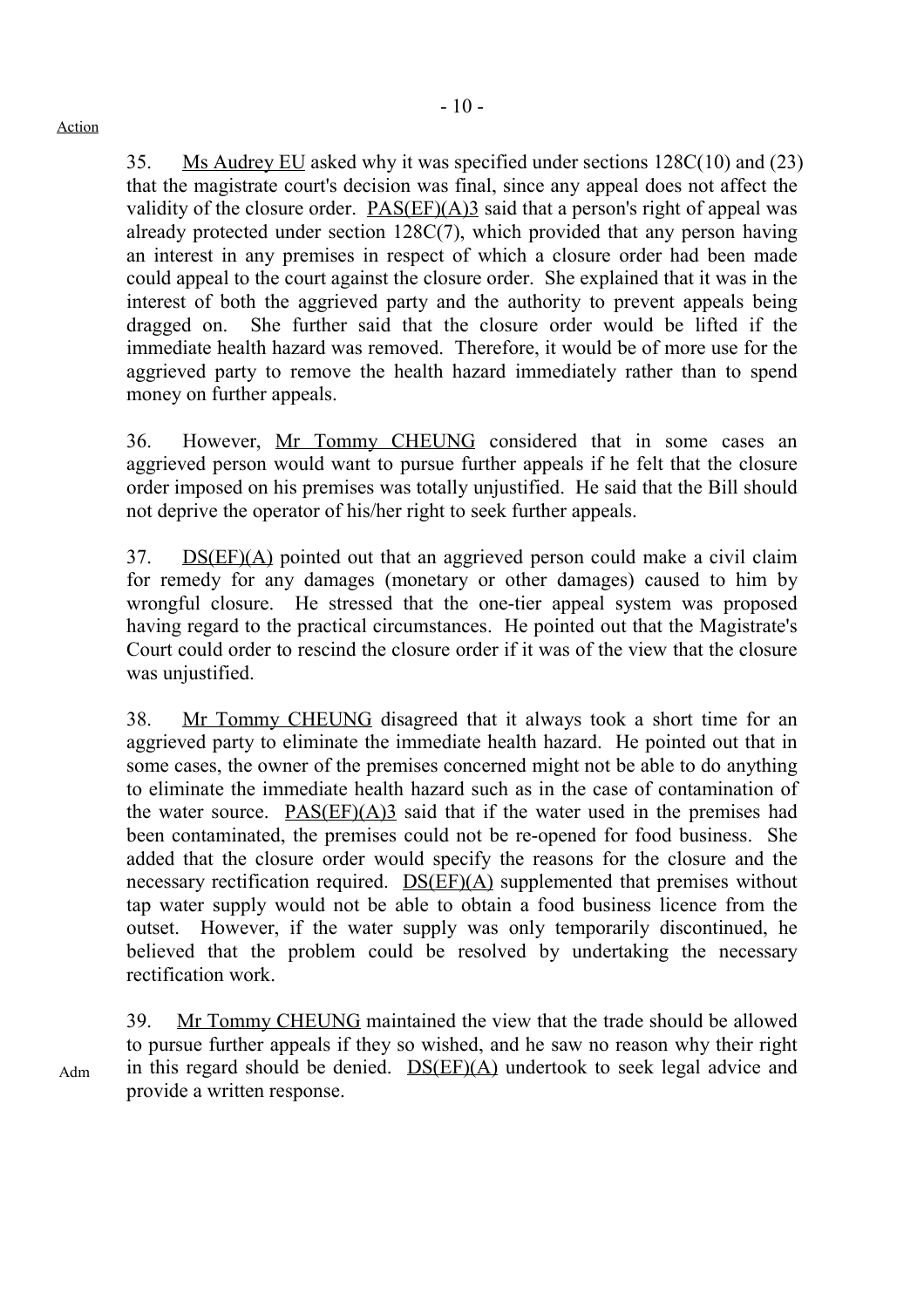## Current situation

40. In response to the Chairman's enquiry, DD/(EH) said that the Administration estimated that there were currently 700 to 800 unlicensed food establishments; about 500 of them were in the process of applying for a licence and the remainder had not made any applications for a licence. She said that the unlicensed food establishments were discovered through health inspections or investigations of complaints. She pointed out that the new section 128B was targetted at those unlicensed food establishments which had not made any effort to apply for a licence.

41. Referring to paragraph 6 of the LegCo Brief on the Bill, the Chairman sought clarification as to why FEHD only succeeded in applying for one closure order out of 558 Prohibition Orders in 2000, whereas there were 200 to 300 unlicensed food establishments which had made no application for a licence. DD(EH) explained that the number of 558 Prohibition Orders was the accumulated total, including food establishments which had subsequently ceased to operate as food establishments but had not applied to rescind the Order.

42. DS(EF)(A) supplemented that the new policy did not target at restaurants because they involved substantial investment, and the operators often made every effort to apply for a restaurant licence. He pointed out that the new section 128B targetted at illegal food premises such as illegal meat roasting factories which did not need any refurbishment and could easily come into operation.

# Cracking down illegal meat roasting factories

43. Mr Andrew CHENG said that since illegal meat roasting factories could easily move to another site to continue their operation, he doubted if the Administration could effectively crack down these factories under the new policy of expediting the closure process. DS(EF)(A) said that under the existing system, a Prohibition Order was not effective to deal with these illegal establishments, since the Order did not impose closure on the premises concerned nor empower the authority to remove the food and cooking equipment/utensils found on the premises. However, if a closure order was imposed, the operator would have to find another site and incur higher costs if he wished to set up the illegal business again. DS(EF)(A) further said that under the current procedure, the Administration must prove that the Prohibition Order had been breached before it could apply to the court for a closure order. However, under the current proposal, DFEH could apply to the court for a closure order to close any illegal food establishments if their operation was unlicensed.

#### Action